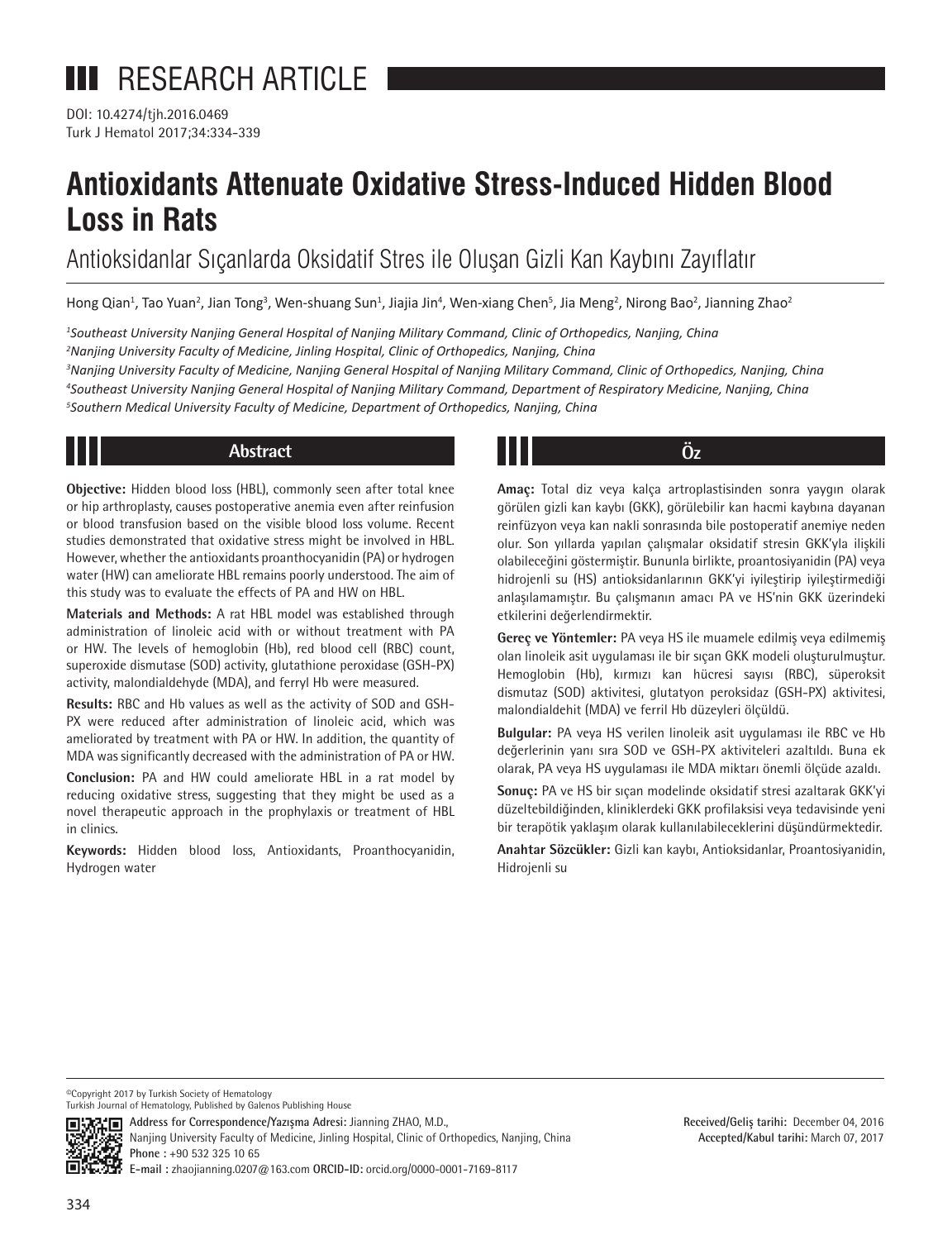## **Introduction**

Artificial joint replacements are widely employed to alleviate pain and improve the quality of patients' lives [1]. The rates of primary and total hip arthroplasty (THA) and total knee arthroplasty (TKA) are estimated to increase by 174%-673% by 2030 as the population ages [2]. However, hidden blood loss (HBL) predominantly occurs after artificial joint replacement, such as in cases of TKA and THA [3]. The consequential acute anemia and transfusions are major concerns for joint surgeons. The pathogenesis of HBL is very complicated, involving several factors. A recent study demonstrated that free fatty acids (FFAs) generated from fatty emboli in the blood circulation are responsible for HBL through peroxidation injury of membrane molecules of red blood cells (RBCs) and hemoglobin (Hb) [4]. In addition, antioxidants administered intra- or postoperatively are predicted to play a protective role in erythrocyte oxidation and potentially reduce the volume of HBL after arthroplasty, suggesting that oxidation might be involved in the pathogenesis of HBL. Consistent with this, our previous study also demonstrated that FFAs can induce RBC and Hb damage via reactive oxygen species (ROS) toxicity in vivo [5]. As a natural antioxidant extract from grape seeds, proanthocyanidin (PA) possesses a wide range of bioavailability [6]. PA exhibits higher protective effects against DNA damage and lipid peroxidation induced by ROS compared with β-carotene, vitamin C, and vitamin E [7]. PA is a safe and effective bioavailable antioxidant and ROS scavenger, which is used for the treatment of ischemia/reperfusion injuries of multiple organs, malignant tumor progression, carcinogenesis, gastrointestinal disorders, and Parkinson and Alzheimer disease [6]. As a new antioxidant, hydrogen water (HW) has also been applied to prevent and treat oxidative stress-associated illnesses using the establishment of animal models [8,9,10]. HW has been proven to selectively remove strong oxidants including peroxynitrite and hydroxyl radicals. Alternatively, ROS play a physiological role in preventing cells from experiencing oxidative stress [11]. Considering the role of oxidative stress in the pathogenesis of HBL, whether PA and/or HW as antioxidants ameliorate HBL remains poorly understood. The objective of this study was to evaluate the effect of PA and HW on HBL as well as to compare their protective effects by measuring the levels of Hb, RBC count, superoxide dismutase (SOD), glutathione peroxidase (GSH-PX), malondialdehyde (MDA), and ferryl Hb.

## **Materials and Methods**

## **Animals**

Forty 10-week-old male Sprague-Dawley rats weighing 250±20 g were obtained from the Nanjing University Model Animal Research Center. All animals were fed daily with rat feed and potable water or HW under appropriate laboratory conditions at 24 °C with a 12-h light/dark cycle. The animals were randomly assigned into four groups (n=10 per group). Experimental procedures were performed strictly according to the Guide for the Care and Use of Laboratory Animals proposed by the National Research Council in 1996. All animals were properly monitored. Animal ethics approval was obtained for this research. All experimental procedures conducted complied with the guidelines of the National Institutes of Health Guide for the Care and Use of Laboratory Animals and the Institutional Care and Use Committee of Nanjing University. Preoperatively, all animals were anesthetized via ether inhalation.

## **Instruments and Reagents**

Instruments used included a hematology analyzer (SYSMEX XE-5000, Kobe, Japan), centrifuge (Hermle Universal Centrifuge Z323, Gosheim, Germany), microplate reader (Bio-Rad 680, Hercules, CA, USA), polarizing microscope (Nikon Eclipse 50I, Tokyo, Japan), spectrophotometer (Hewlett Packard 8453 UVvisible diode array spectrophotometer, Palo Alto, CA, USA), HWgenerating apparatus (Bio Coke Laboratory, Tokyo, Japan), and hydrogen sensor (DHS-001, ABLE, Tokyo, Japan).

The concentration of MDA and the activities of SOD and GSH-PX were measured with commercially available assay kits (Nanjing Jiancheng Bioengineering Institute, Nanjing, China). Linoleic acid was purchased from Sigma-Aldrich (St. Louis, MO, USA). PA was purchased from Shanghai Aladdin Bio-Chem Technology Institute (Shanghai, China). HW was prepared by dissolving  $H<sub>2</sub>$ gas in drinking water under high pressure of 0.4 MPa using the HW-generating apparatus. Rats were supplied with HW (0.7 mM) through a closed glass vessel (300 mL) equipped with an outlet line containing 2 ball bearings to prevent water degassing. The  $H_2$  concentration of HW was detected with a hydrogen sensor (Unisense, Aarhus, Denmark).

#### **Experimental Protocol and Drugs**

The procedures below were performed on the rats in all four groups and the dose used was selected as previously described. The control group (CON) rats were given potable water and injected with ethanol alone (0.5 mL, 20%) via intravenous administration into the tail vein after 2 weeks of feeding. The linoleic acid (LIN) group animals (receiving LIN) received potable water and were injected with 0.5 mL of 60 mmol/L linoleic acid diluted in 20% ethanol by intravenous administration into the tail vein after 2 weeks of feeding. The LIN+PA group received a 100 mg/kg dose of PA diluted with potable water daily [12,13] and was injected with 0.5 mL of 60 mmol/L linoleic acid diluted in 20% ethanol by intravenous administration into the tail vein after 2 weeks of feeding [5]. The LIN+HW group received HW daily and was injected with 0.5 mL of 60 mmol/L linoleic acid diluted in 20% ethanol by intravenous administration into the tail vein following 2 weeks of feeding [5].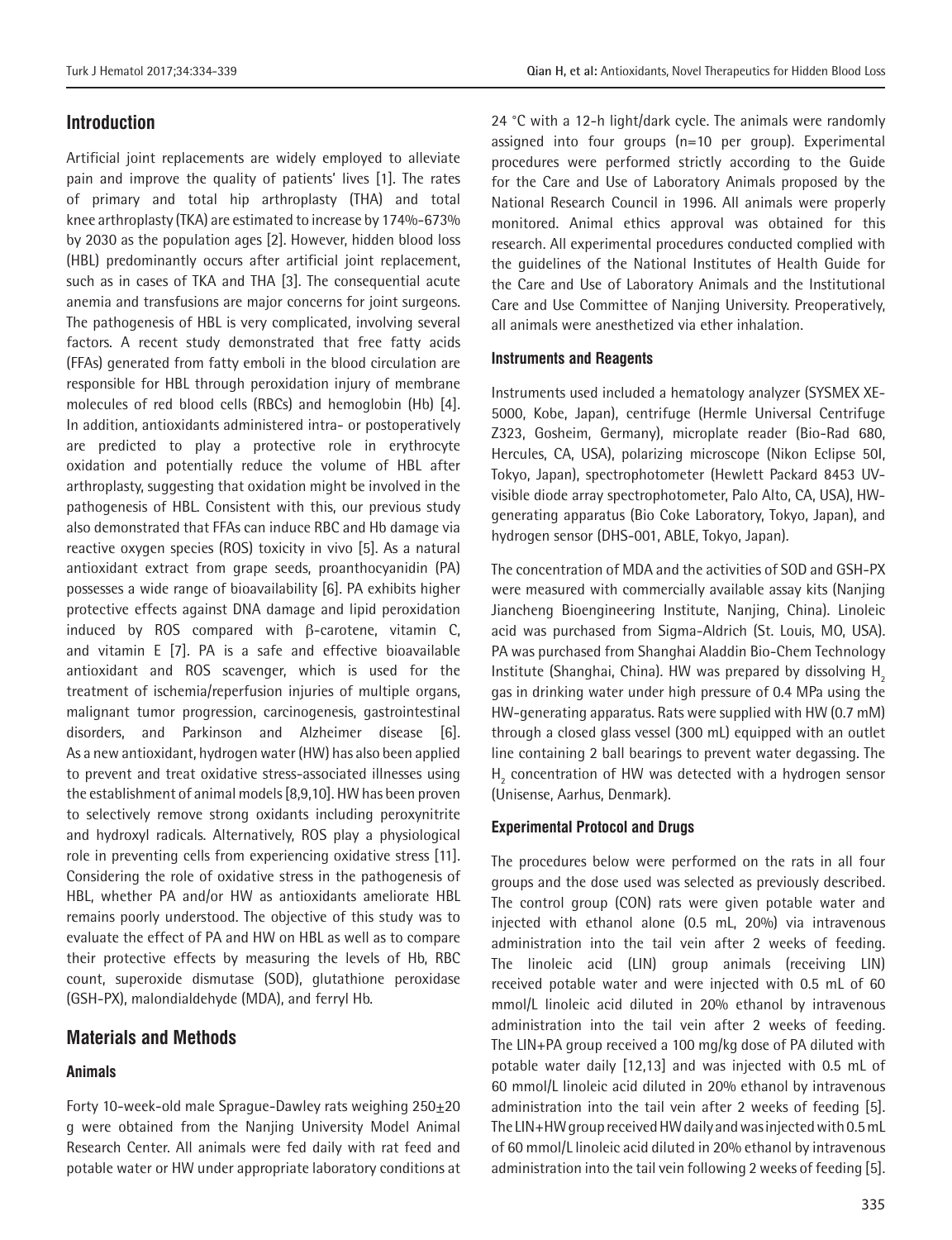During all treatments, rats were monitored daily and were weighed one to six times per day until the end of the experiment. None of the rats had any notable discomfort throughout the

## **Routine and Biochemical Analysis of Blood**

Blood samples were taken from the caudal vein under anesthesia (0.5 mL each time) at the beginning of the injection and 24, 48, and 72 h following administration. RBC, hematocrit, and Hb levels were detected with a hematology analyzer immediately after sampling collection. Morphological changes of blood cells were observed following Wright's staining under a polarizing microscope. The remaining blood samples were centrifuged and stored at 80 °C for subsequent biochemical analysis. MDA, T-SOD, and GSH-PX activities were measured by spectrophotometer. The absorbance values were detected at 532 nm, 550 nm, and 412 nm wavelengths [12]. Spectral changes of Hb in the LIN and LIN+PA groups were quantitatively measured by spectrophotometer. Hb at a concentration of 10 mM was mixed with 0.1 M sodium phosphate buffer containing 100 mM DTPA. All experimental procedures were conducted at 25 °C [14].

## **Statistical Analysis**

experiment.

Statistical analysis was performed using SPSS 19.0. All data were expressed as mean  $\pm$  standard deviation. The Kolmogorov-Smirnov test was performed and we concluded that the observed data were from a population specified by normal distribution. One-way analysis of variance (ANOVA) was performed followed by the Tukey test. p<0.05 was considered statistically significant.

## **Results**

Daily consumption of water and body weight among all groups were monitored. Rats in the CON group consumed  $20.0 \pm 3.5$ mL of potable water daily, while the LIN group consumed  $21.0 \pm 2.7$  mL of potable water daily. In the LIN+PA group, daily consumption of PA solution was  $22.0 \pm 2.4$  mL, while the LIN+HW group consumed 24.0 $\pm$ 3.4 mL of HW daily. Water consumption and body weight did not significantly differ among the four groups.

#### **Routine Blood Tests**

Before linoleic acid administration, no significant differences were observed in RBC and Hb levels among the four groups. After administration of a dose of 0.5 mL of 60 mmol/L linoleic acid, RBC and Hb levels significantly changed compared with the control group (Figure 1), which showed that an in vivo HBL model had been established successfully. We further analyzed the RBC and Hb levels of the LIN+PA and LIN+HW groups compared to those of the LIN group. After 24 h of administration, the Hb and RBC levels had decreased to different extents in the three experimental groups. In the LIN group, the RBC and

Hb values were reduced by  $(0.66 \pm 0.34) \times 10^{12}$ /L and  $16.3 \pm 8.25$ g/L, and in the LIN+PA group those values were decreased by  $(0.35\pm0.1)\times10^{12}$ /L and  $9.1\pm4.01$  g/L, respectively. A significant difference was noted in the changes between the LIN and LIN+PA groups. After 48 h of administration, the changes of RBC and Hb levels of the LIN group and the LIN+PA group were still significantly different. In the LIN+HW group, we found the RBC and Hb values decreased by  $(0.45 \pm 0.22) \times 10^{12}$ /L and  $10.7 \pm 3.56$ g/L after 24 h, respectively, with a tendency of alleviation of the reduction of RBC and Hb levels. After 48 h, the decreases of RBC and Hb (respectively  $(0.72+0.23)\times10^{12}$ /L and  $18.2+5.85$ g/L) in the LIN+HW group were significantly different compared to those of the LIN group (respectively  $(1.15+0.48)\times10^{12}/L$  and  $25.7 \pm 8.38$  g/L).

## **Oxidative Stress Markers**

The activities of SOD and GSH-PX in the LIN group significantly declined after 24 h of administration, reached the lowest levels after 48 h, and had mild increases after 72 h. Both the LIN+PA and the LIN+HW group showed a similar variation tendency in these two markers. However, the SOD and GSH-PX activities



**Figure 1.** Changes of hemoglobin and red blood cell levels with time between control (sham) group and experimental groups. Values are presented as the mean  $\pm$  standard deviation, n=10 for all groups.

\*Compared with the control group, p<0.05, #Compared with the linoleic acid group, p<0.05.

LIN: Linoleic acid, PA: proanthocyanidin, HW: hydrogen water, RBC: red blood cell, Hb: hemoglobin.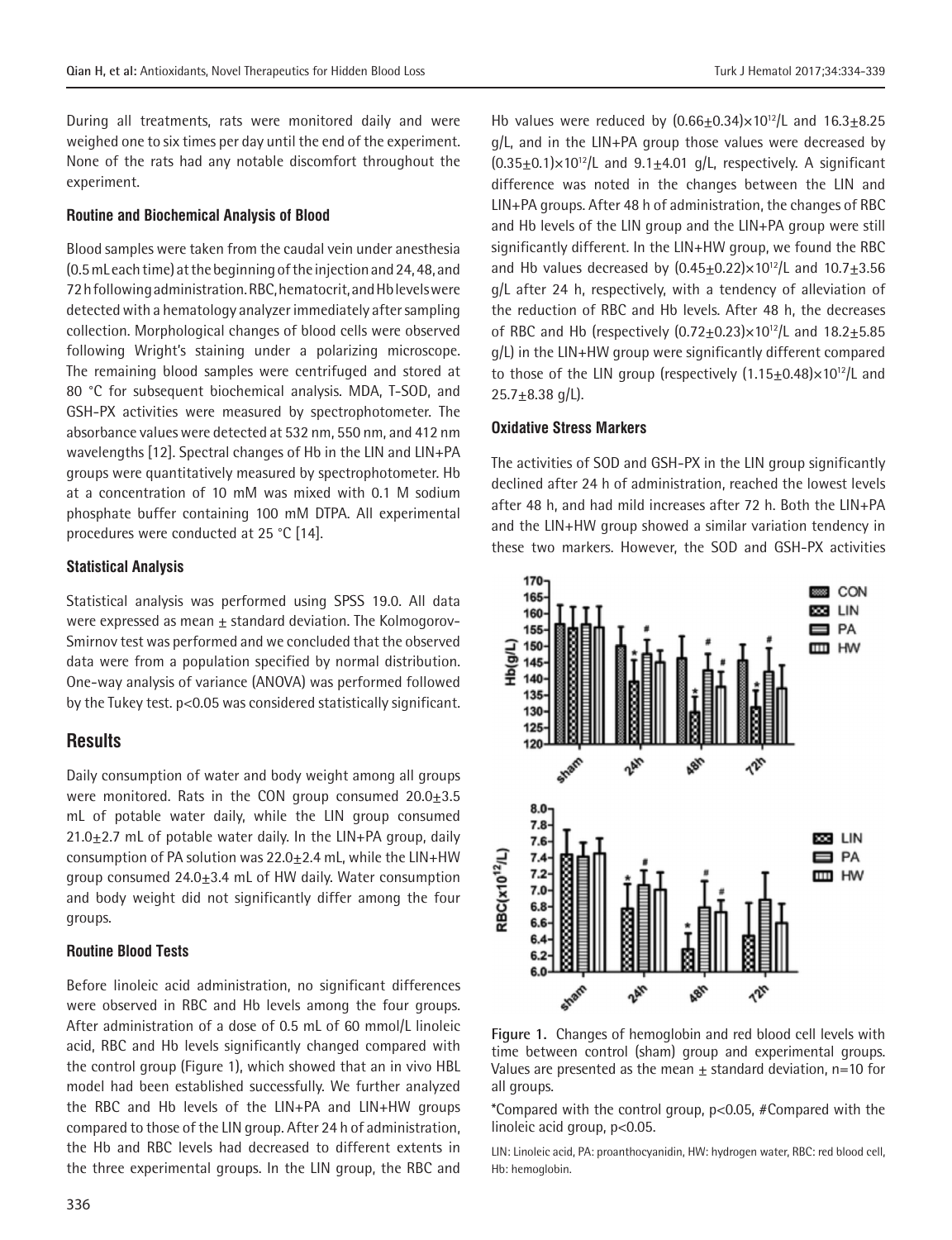in groups LIN+PA and LIN+HW were both obviously higher than those of the LIN group at each time point (Figure 2). The MDA concentration in the LIN group reached a peak after 24 h and then started to decrease slowly. The LIN+PA and LIN+HW groups also displayed a similar changing pattern in MDA level. However, both SOD and GSH-PX activities in groups LIN+PA and LIN+HW were consistently lower than those of the LIN group (Figure 2). Ferryl Hb was present and formed by reacting with  $H_2O_{2'}$ , which was confirmed by the characteristic absorbance band around 620 nm via the reaction with sulfide ions [15]. The effect of linoleic acid upon the hemolysis of RBCs, either by itself or in conjunction with ROS, can be utilized to assess the severity of oxidative injury of erythrocytes [16]. Blood samples were



**Figure 2.** Changes in T-superoxide dismutase, glutathione peroxidase, and malondialdehyde among the linoleic acid, linoleic acid+proanthocyanidin, and linoleic acid+hydrogen water groups. Values are presented as the mean  $\pm$  standard deviation, n=10 for all groups.

\*Compared with the control group, p<0.05.

LIN: Linoleic acid, PA: proanthocyanidin, HW: hydrogen water, SOD: superoxide dismutase, GSH-PX: glutathione peroxidase, MDA: malondialdehyde.

collected from these three groups before administration and every 24 h thereafter. Absorbance peak values were detected at a wavelength of approximately 425 nm, consistent with the Soret peak of ferryl Hb (Figure 3).

#### **Histologic Investigations**

In the LIN group, a number of shrunken, deformed, and ruptured blood cells were seen compared with the control group and the morphological changes were the most distinct after 24 h of administration. In contrast, we could also identify some shrunken and deformed RBC in groups LIN+PA and LIN+HW, but ruptured blood cells could hardly be found in those two groups (Figure 4).



**Figure 3.** Changes in absorbance at 425 nm among the linoleic acid, linoleic acid+proanthocyanidin, and linoleic acid+hydrogen water groups. Values are presented as the mean  $\pm$  standard deviation, n=10 for all groups.

\*Compared with the control group, p<0.05.

LIN: Linoleic acid, PA: proanthocyanidin, HW: hydrogen water.



**Figure 4.** Protective effects of proanthocyanidin and hydrogen water on red blood cells. Blood samples were collected before administration and then every 24 h thereafter. Stains were added to the blood smears to observe erythrocyte morphological changes. Images are magnified at 400<sup>x</sup>. After 24 h, cell morphology was obviously changed in the linoleic acid group (A-D) with a large number of red blood cells shrunken (black arrows), deformed (blue arrows), and even ruptured (red arrows); in contrast, in the linoleic acid+proanthocyanidin group (E-H) and LIN+HW group (I-L), ruptured cells could hardly be identified.

LIN: Linoleic acid, PA: proanthocyanidin, HW: hydrogen water.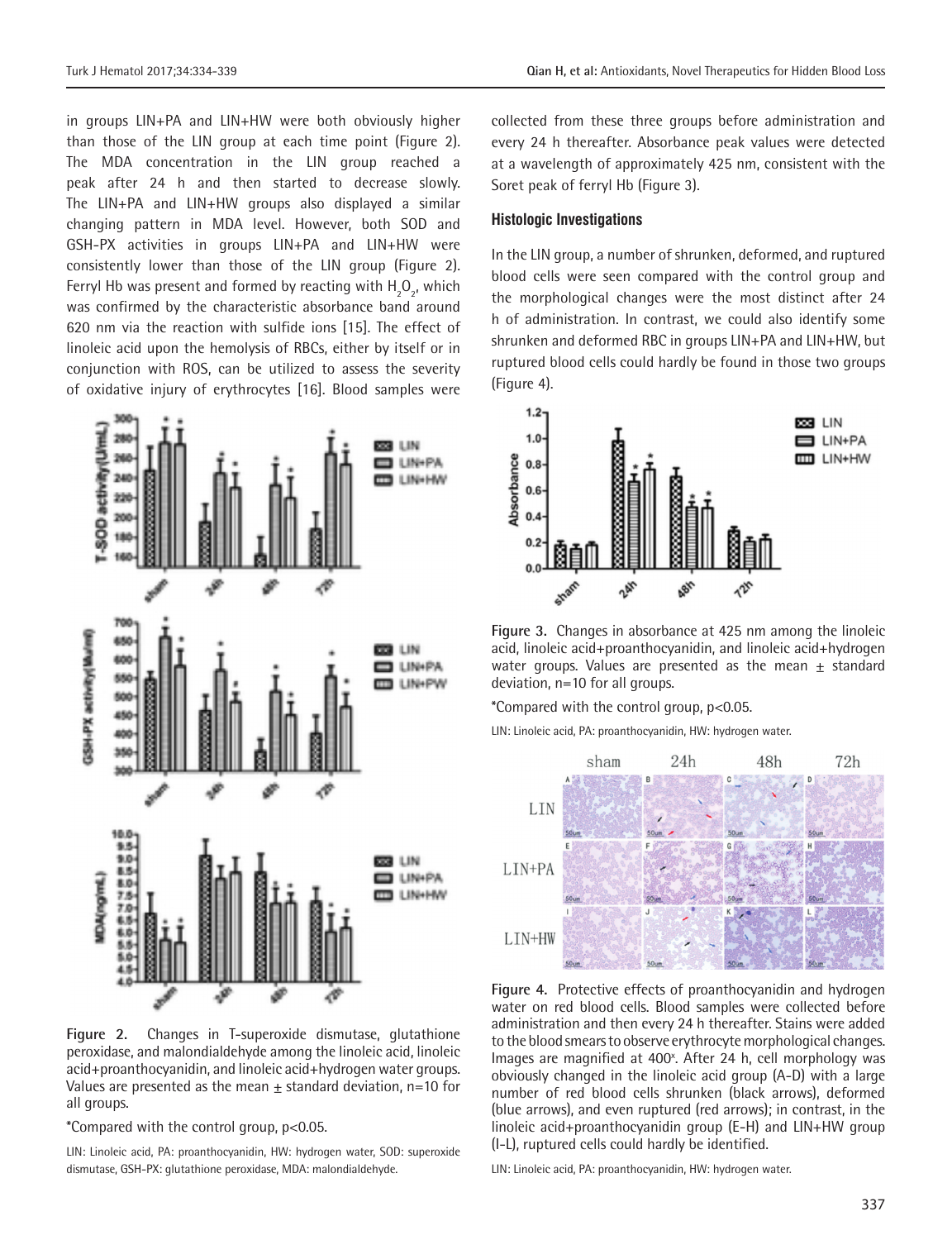## **Discussion**

Many recent studies have investigated the pathophysiological mechanisms and therapeutic strategies for HBL [17,18,19], but to our knowledge, our team provided the first evidence that oxidative stress can lead to HBL [10] and that antioxidant treatment with PA or HW ameliorated HBL, suggesting they may represent a possible therapeutic choice for HBL in clinical practice.

HBL is a severe complication after TKA and THA [20]. Although several theories concerning the mechanisms of HBL have been proposed, no theory is convincing enough to explain the pathological mechanism. Pattison et al. [21] proposed that hemolysis may partly contribute to postoperative loss, but they did not provide a pathological mechanism. Faris et al. [22] demonstrated that hemolysis was detected after reinfusion with an average volume of 1.3 L of blood, but hemoglobinuria did not occur due to the activity of Hb. In contrast, Shen et al. [23] showed that no statistical significance was observed in HBL between the reinfusion and non-reinfused groups. Li et al. [24] reported that administration of a tourniquet could significantly increase HBL in their study, but as much as 600 mL of HBL can be detected without using a tourniquet. Moreover, the theory of the "third compartment" was proposed to explain the mechanism underlying HBL. Erskine et al. [25] reported that unexplained blood loss was completely due to perioperative bleeding, probably into the tissue compartments. However, it is not reasonable that the bleeding would be "pressing" into tissue compartments because of commonly used techniques, such as negative pressure drainage and pressure dressing. Therefore, subsequent investigation is required to fully unravel the mechanisms underlying HBL.

The increased intramedullary pressure in TKA and THA plays a vital role in the pathogenesis of fatty metabolism [26,27]. In addition to the clinical association between fatty emboli and cardiopulmonary function, the metabolites of fatty emboli, FFAs, can stimulate ROS production in neutrophils [28] and exert a negative biological effect on erythrocytes. After ROS were stimulated and the oxidants accumulated, osmotic fragility of RBCs increased through oxidizing polyunsaturated fatty acids derived from the RBC membranes [29] and cytosolic ferrous Hb [30].

Given the critical role of ROS in the damage or injury of RBCs, this study investigated the antioxidant effect of PA and HW on linoleic acid-induced oxidative stress by measuring GSH-Px, SOD, and MDA. Our results showed that SOD and GSH-Px activities were increased in the experimental groups with the use of PA or HW, and the SOD and GSH-Px activities of each experimental group were significantly decreased after 24 h of LIN administration, indicating that linoleic acid plays a vital role

in promoting oxidation responses in the body and reducing SOD and GSH-Px activity. In the LIN+PA and LIN+HW groups, SOD and GSH-Px showed significantly elevated activities compared with the LIN group. These findings can be interpreted as PA and HW exhibiting a positive effect on SOD and GSH-Px activity. The amount of MDA was significantly decreased due to the effect of linoleic acid, suggesting the presence of oxidative stress in the culture medium. In this study, the quantity of MDA was significantly decreased with the administration of PA or HW [9,12], consistent with previous studies showing that the elevation of MDA level induced by lipid peroxidation was counteracted by the administration of PA or HW. Although the present study indicates that PA possesses higher anti-HBL effects compared with HW, no significant variation occurred in our study considering the dosage and duration of PA administration.

Oxidative injury changes the structure and function of Hb, leading to Hb denaturation and precipitation. The resultant product is known as methemoglobin [19]. Hydrophilic hydrogen peroxide is capable of directly penetrating the RBC membrane and oxidizing Hb into ferryl Hb [20]. The heme proteins oxidized into the ferryl species by peroxides are widely regarded as the initiators of a variety of lipid peroxidation and lipid pseudo-peroxidase responses [21]. Hypochlorous acid can oxidize glutathione and membrane protein-SH groups and elevates the osmotic fragility. In addition, it also induces cell membrane deformation via lipid oxidation [3]. Multiple investigations have indicated that ferrous Hb can be oxidized into ferryl Hb by  $H_2O_2$  and hypochlorous acid. Ferryl Hb loses the capacity of carrying oxygen. Nevertheless, GSH-Px is able to decrease the formation of methemoglobin by 93% when Hb is oxidized by  $H_2O_2$  [22], highlighting the pivotal role of linoleic acid in mediating Hb oxidation and subsequent cross-linking of the oxidation-reduction responses.

Several limitations have to be acknowledged in this study. First, our studies suggest that FFAs could cause HBL, which could be ameliorated through treatment with antioxidant drugs, but we cannot draw the conclusion that oxidative stress produced by FFAs leading to the toxicity of RBCs is the only pathophysiological mechanism underlying postoperative blood loss. Second, the appropriate therapeutic dose and timing of PA and HW administration and the combination therapy of these two drugs need further investigation. The significance of the current experiment is that HBL induced by ROS increase can be counteracted by antioxidant therapy.

## **Conclusion**

In conclusion, PA and HW could ameliorate HBL in a rat model by reducing oxidative stress, suggesting they might be used as novel therapeutic approaches in the prophylaxis or treatment of HBL in clinical practice.